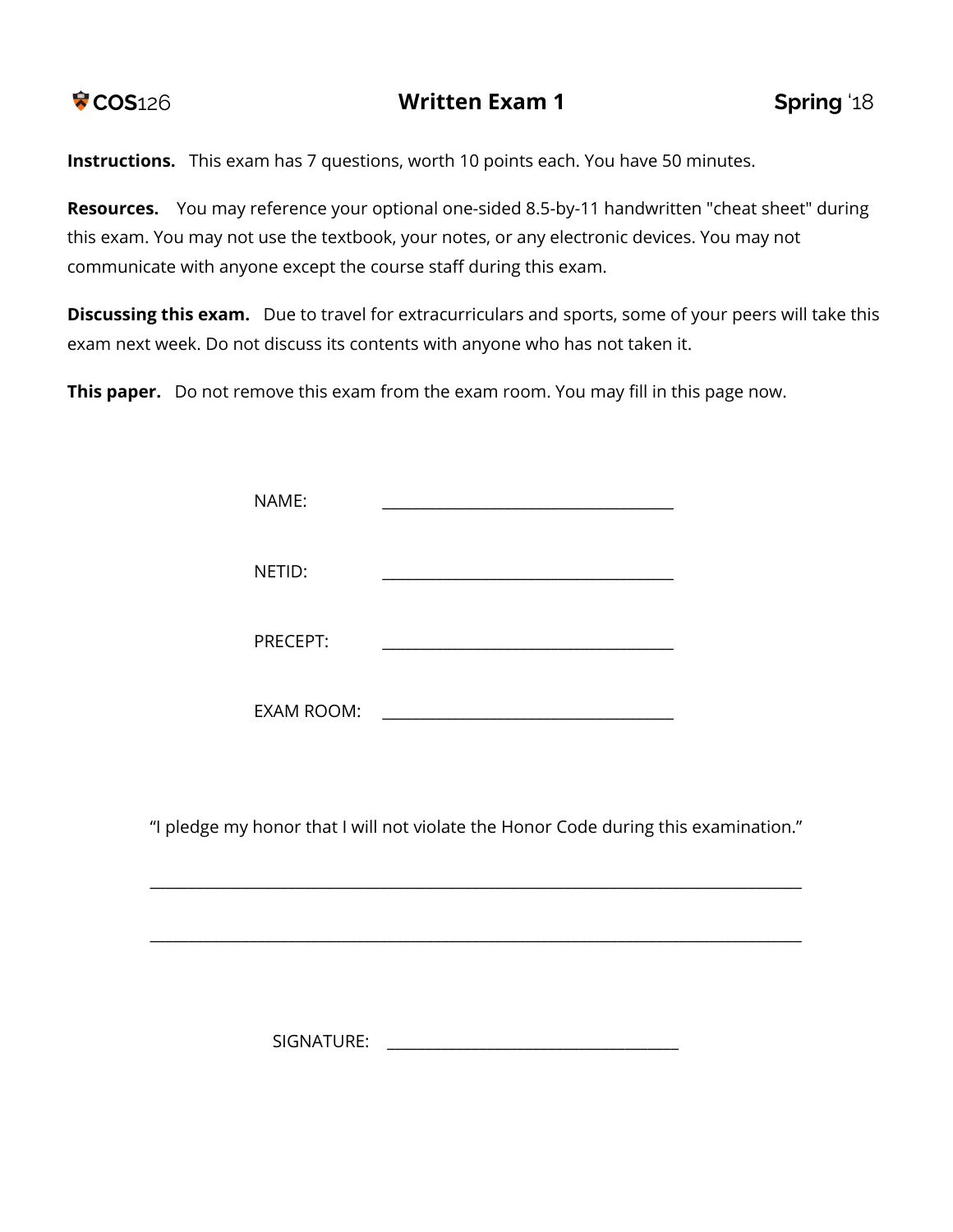| What do the following Java expressions evaluate to? If an expression does not compile or causes an<br>exception at runtime, put an X in both columns. |              |             |
|-------------------------------------------------------------------------------------------------------------------------------------------------------|--------------|-------------|
| <b>Expression</b>                                                                                                                                     | <b>Value</b> | <b>Type</b> |
| " $1" + 2 * 6$                                                                                                                                        |              |             |
| 1 / 2 / 6                                                                                                                                             |              |             |
| Integer.parseInt $(12) * 6$                                                                                                                           |              |             |
| $(1 \ge 26)$   $(12 \ge 6)$                                                                                                                           |              |             |
| (int) 1.26 / (double) 10                                                                                                                              |              |             |
| 1.2e6 % 1.2e5                                                                                                                                         |              |             |
| $1 \le 2 \le 6$                                                                                                                                       |              |             |

Question 1 **Data Types 10** points

Math.min(1.2e6, 1.2e7, 1.2e8)

true != false && true > false

!!!!!!!false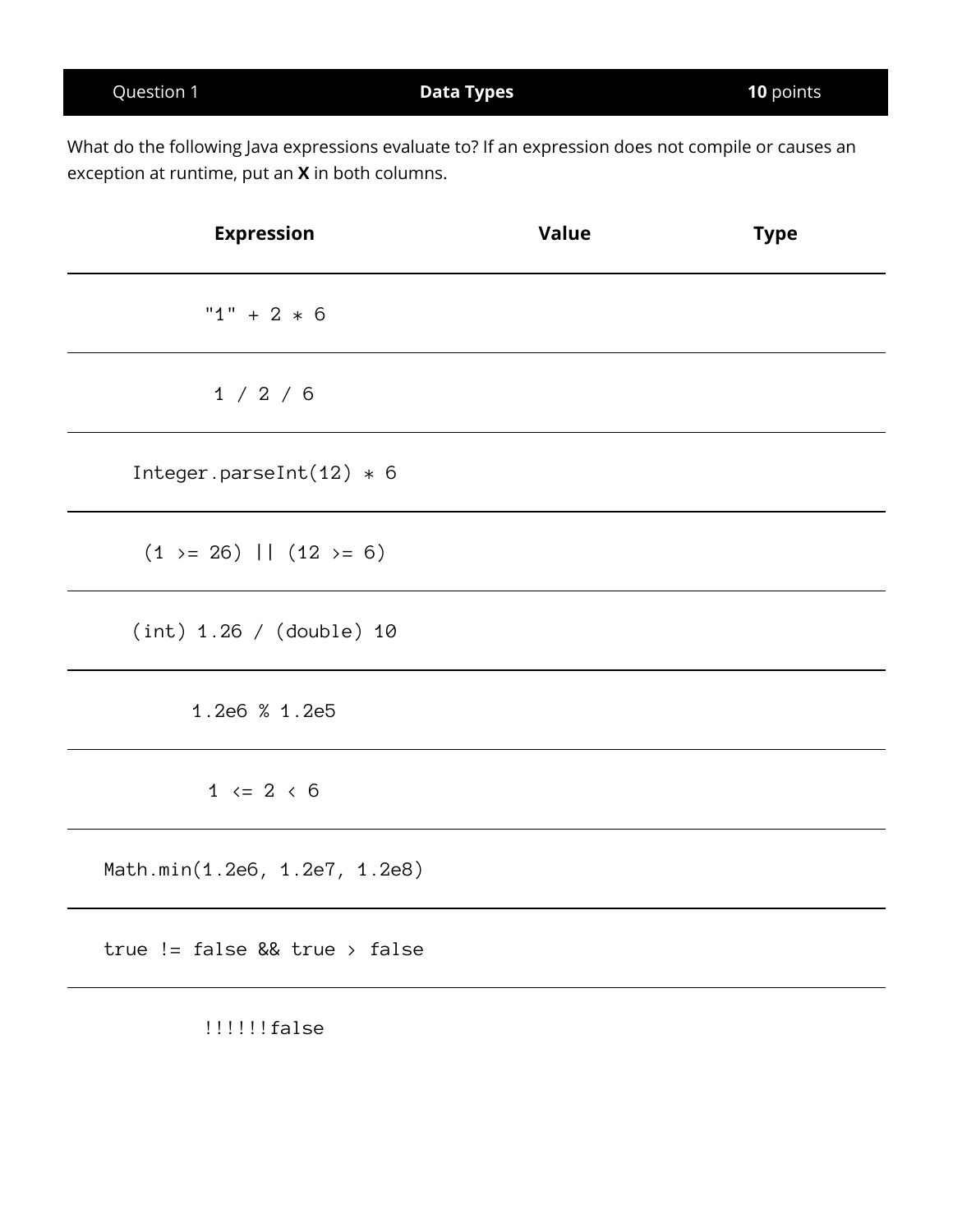Select the term that best matches each statement below. You may use each term once, more than once, or not at all.

|     |                                                            | A. int                       |  |
|-----|------------------------------------------------------------|------------------------------|--|
| 1.  | Data type used to store large whole numbers precisely.     | <b>B.</b> double             |  |
|     |                                                            | C. short                     |  |
| 2.  | Specifies a function's name, arguments, and return type.   | D. long                      |  |
|     |                                                            | E. float                     |  |
|     |                                                            | F. curly braces              |  |
| 3.  | Used to override precedence of arithmetic operators.       | <b>G.</b> square brackets    |  |
|     |                                                            | H. parentheses               |  |
|     |                                                            | for loop<br>I.               |  |
| 4.  | Specifies that a function does not return anything.        | while loop<br>$\mathbf{l}$ . |  |
|     |                                                            | K. statement                 |  |
| 5.  | Result of calling a recursive function with no base cases. | <b>L.</b> signature          |  |
|     |                                                            | M. semicolon                 |  |
|     |                                                            | N. public                    |  |
| 6.  | Not required for a loop with a single statement.           | O. private                   |  |
|     |                                                            | P. void                      |  |
| 7.  | Causes program to leave a loop immediately.                | Q. null                      |  |
|     |                                                            | R. default                   |  |
|     |                                                            | S. static                    |  |
| 8.  | Causes program to leave a function immediately.            | T. break                     |  |
|     |                                                            | U. return                    |  |
|     |                                                            | V. true                      |  |
| 9.  | A type of error that is not a run-time or logic error.     | W. false                     |  |
|     |                                                            | X. StackOverflowError        |  |
| 10. | Defines variable scope.                                    | Y. infinite loop             |  |
|     |                                                            | <b>Z.</b> compilation error  |  |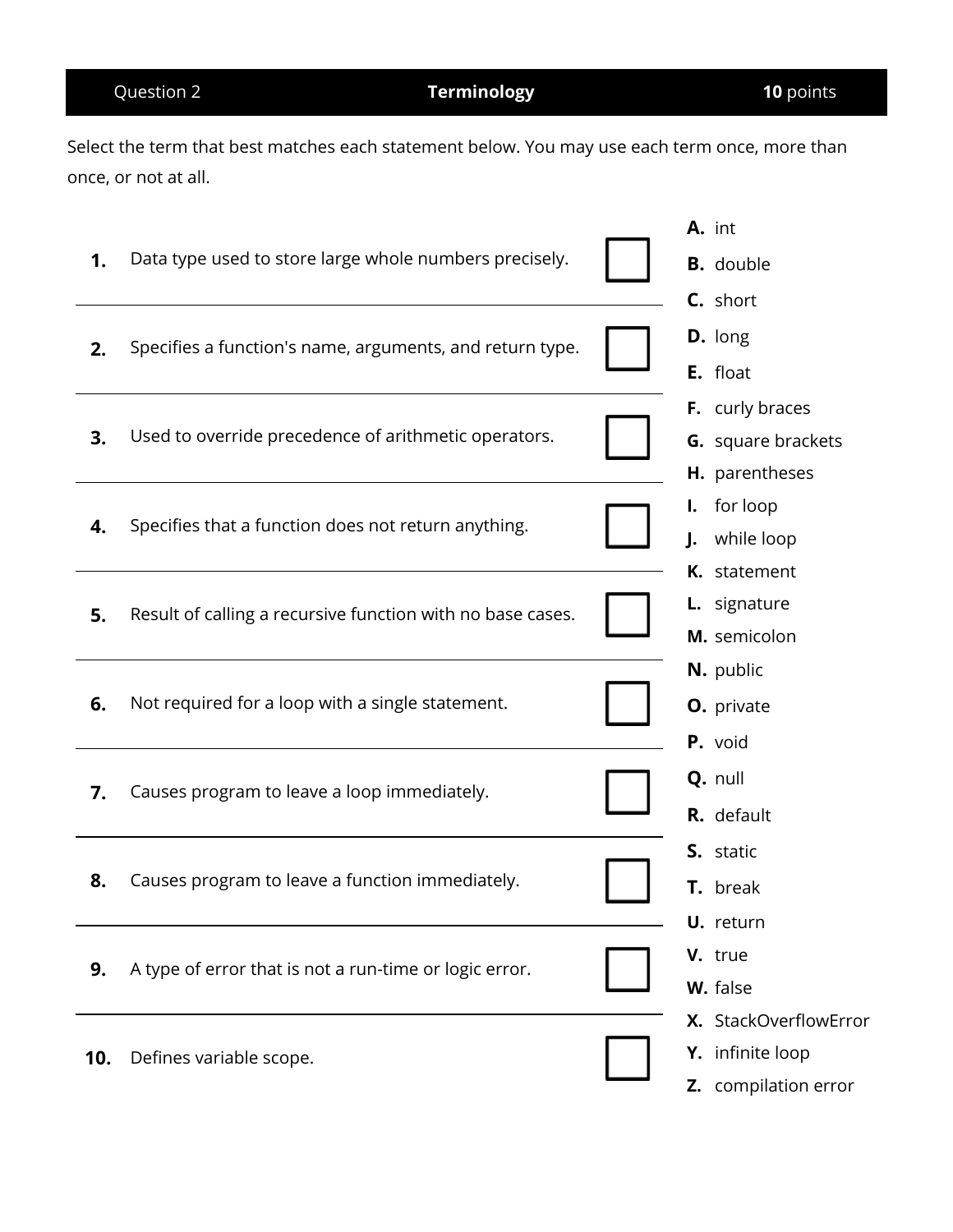|    | Question 3                          | <b>Conditionals &amp; Loops</b>                                               | <b>10</b> points                                                                                                                          |
|----|-------------------------------------|-------------------------------------------------------------------------------|-------------------------------------------------------------------------------------------------------------------------------------------|
|    |                                     | Assume that: boolean $A = false$ ; boolean $B = true$ ; boolean $C = false$ ; | Next to each piece of code, either mark the kind of error, or mark "no error" and write what is printed.                                  |
| 1. | if (A) StdOut.println("A");<br>else | StdOut.println("B");                                                          | compilation error<br>$\bigcirc$ runtime error or infinite loop<br>$\bigcirc$ no error; the output is: $\overline{\phantom{a}}$            |
| 2. |                                     | if $(A == true)$ ; StdOut.println("A");                                       | $\bigcirc$ compilation error<br>$\bigcirc$ runtime error or infinite loop<br>$\bigcirc$ no error; the output is: $\overline{\phantom{a}}$ |
|    | while $(A == false)$ {              | if $(B == false)$ A = false;                                                  | compilation error                                                                                                                         |

**NOTE:** The variables A, B, and C are reset to their original values before running the code below.

```
for (int i = 0; i < 100; i++) {
   boolean temp = A;
   A = B;B = temp;}
StdOut.println(A);
```
if  $(C == false)$  B = false;

 $\bigcirc$  compilation error  $\bigcirc$  runtime error or infinite loop  $\bigcirc$  no error; the output is:  $\frac{1}{\sqrt{1-\frac{1}{2}}}\left\vert \frac{1}{\sqrt{1-\frac{1}{2}}}\right\vert$ 

 $\bigcirc$  runtime error or infinite loop

 $\bigcirc$  no error; the output is:  $\frac{1}{\sqrt{1-\frac{1}{2}}}\left\vert \frac{1}{\sqrt{1-\frac{1}{2}}}\right\vert$ 

for (boolean  $D = true$ ;  $C == D$ ;)  $D = false;$ StdOut.println(D);

 $\bigcirc$  compilation error  $\bigcirc$  runtime error or infinite loop  $\bigcirc$  no error; the output is:  $\frac{1}{\sqrt{1-\frac{1}{2}}}\left\vert \frac{1}{\sqrt{1-\frac{1}{2}}}\right\vert$ 

**5.**

**3.**

**4.**

}

StdOut.println(B);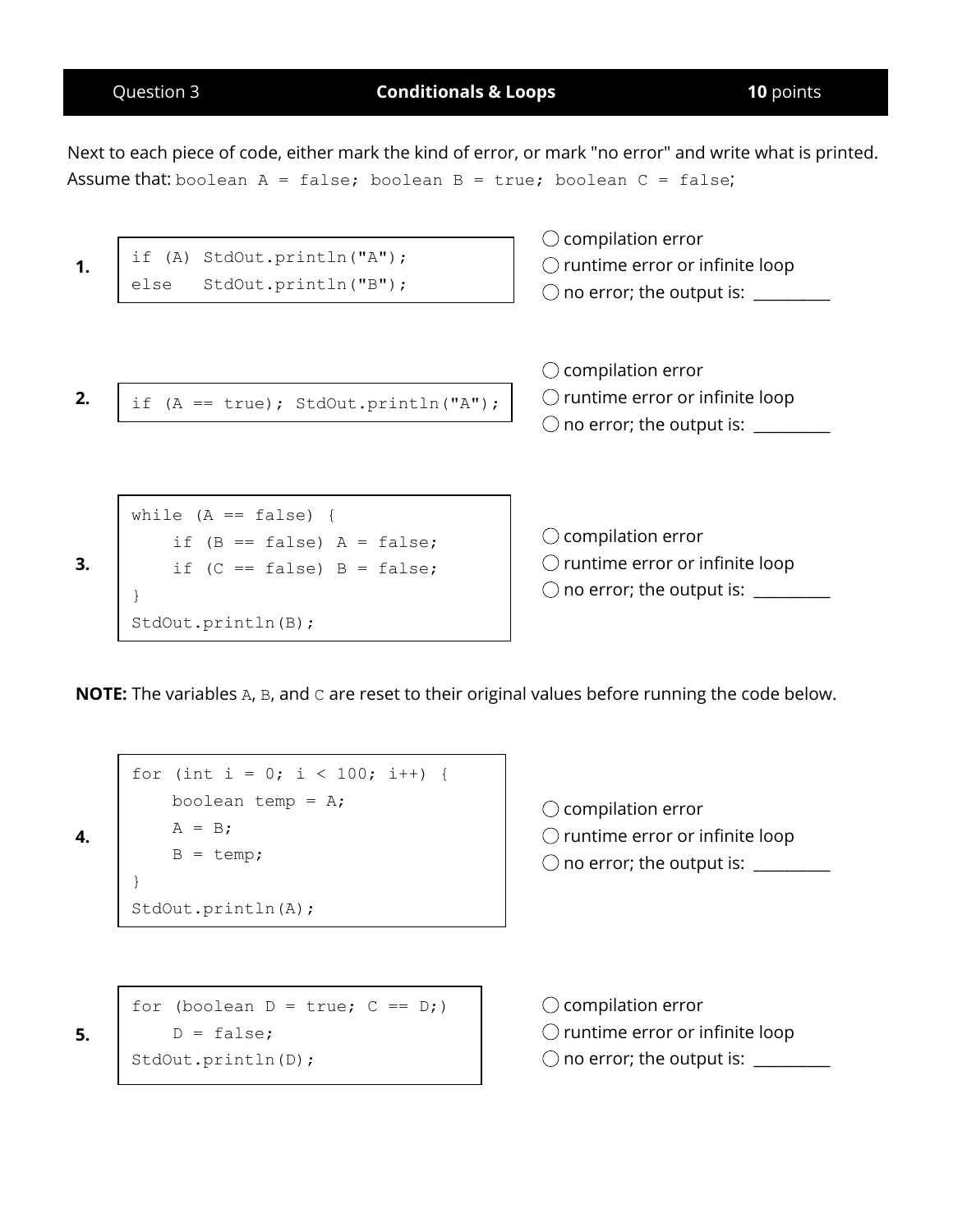|     | either "true" or "false" on each line.                                                      |
|-----|---------------------------------------------------------------------------------------------|
|     | For parts 8-11: int[] $a = new int[6]$ ; int[] $b = new int[6]$ ; int[] $c = a$ ; c[0] = 3; |
| 1.  | Every element in a new array of integers is initialized to 0.<br>true                       |
| 2.  | Every element in a new array of booleans is initialized to true.                            |
| 3.  | N-1 is the last valid index into an array of size N.                                        |
| 4.  | 0 is the index of the smallest element in an array of size N.                               |
| 5.  | N-3 is the index of the third-to-last element in an array of size N.                        |
| 6.  | (int) (Math.random()*N) is the index of a random element in an array of size N.             |
| 7.  | You can create a new array without using the new keyword.                                   |
| 8.  | Given the arrays a, b, and c as defined above, $a == b$ evaluates to true.                  |
| 9.  | Given the arrays a, b, and c as defined above, $a = c$ evaluates to true.                   |
| 10. | Given the arrays a, b, and $\circ$ as defined above, a [b[0]] evaluates to 0.               |
| 11. | Given the arrays a, b, and $c$ as defined above, a [b[ $c$ [0]]] evaluates to 0.            |
|     |                                                                                             |
|     |                                                                                             |
|     |                                                                                             |
|     |                                                                                             |

Question 4 **Arrays 10** points

Determine whether each statement below is true or false. Assume no index is out of bounds. Write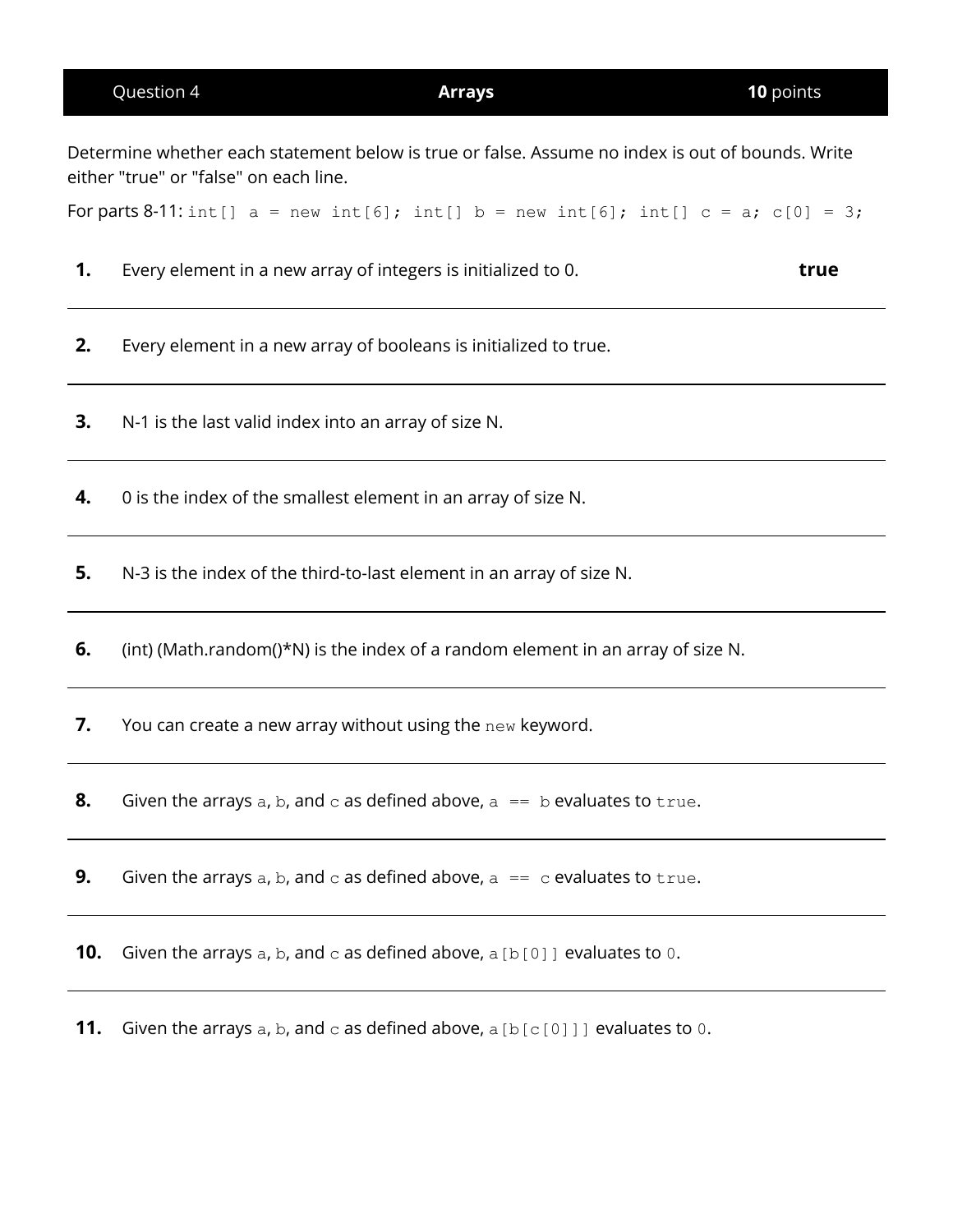Question 5 **Functions 10** points

What do each of the following functions return? Fill in the tables below.

Assume that the arrays  $x$ ,  $y$ , and  $z$  are defined as follows:

```
int[] x = new int[5]; int[] y = \{1, 2, 6\}; int[] z = \{-10, 0, 10\};
```

```
public static int f(int[] a) {
    int t = 0;
    int n = a.length;
    for (int i = 0; i < n; i++)t += a[i];
    return t;
}
```

| f(x) | f(y) | f(z) |
|------|------|------|
|      |      |      |

| public static int $q(int[] a)$ { |
|----------------------------------|
| int $n = a.length;$              |
| for (int i = 0; i < n; i++)      |
| $a[i] = a[n-i-1]$ ;              |
| return $f(a)$ ;                  |
|                                  |

| g(x) | $d(\lambda)$ | g(z) |
|------|--------------|------|
|      |              |      |

**NOTE:** The arrays x, y, and z are reset to their original values before calling h().

```
public static int h(int[] a) {
    int n = a.length;
    for (int i = 0; i < n; i++)
       a[i] = f(a);return f(a);
}
```

| h(x) | h(y) | h(z) |
|------|------|------|
|      |      |      |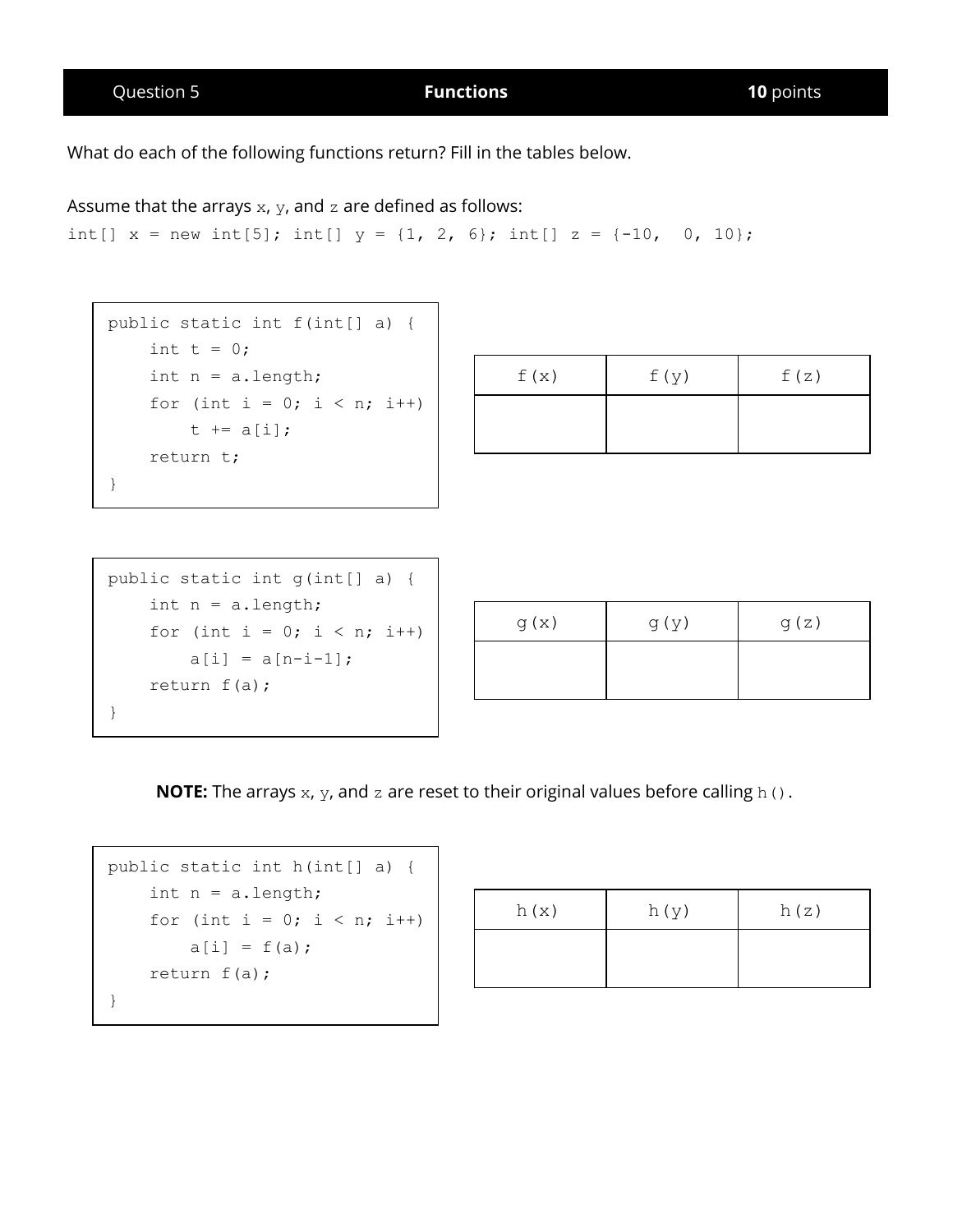Consider the following program.

```
public class WordSmith {
    public static String choose(String str1, String str2) {
        // the .length() method returns the number of characters in a String
        if (str1.length() > str2.length())
            return str1;
        return str2;
    }
    public static void main(String[] args) {
        while (!StdIn.isEmpty()) {
            String word1 = StdIn.readString();
            String word2 = StdIn.readString();
            StdOut.print(choose(word1, word2) + " ");
        }
    }
}
```
The file michelle.txt contains the following quote:

It was clear to me that if I could get through Princeton at the top of my class, I could do anything in the world. -- Michelle Obama

What is printed when the user runs the following commands?

% java-introcs WordSmith < michelle.txt

% java-introcs WordSmith < michelle.txt | java-introcs WordSmith